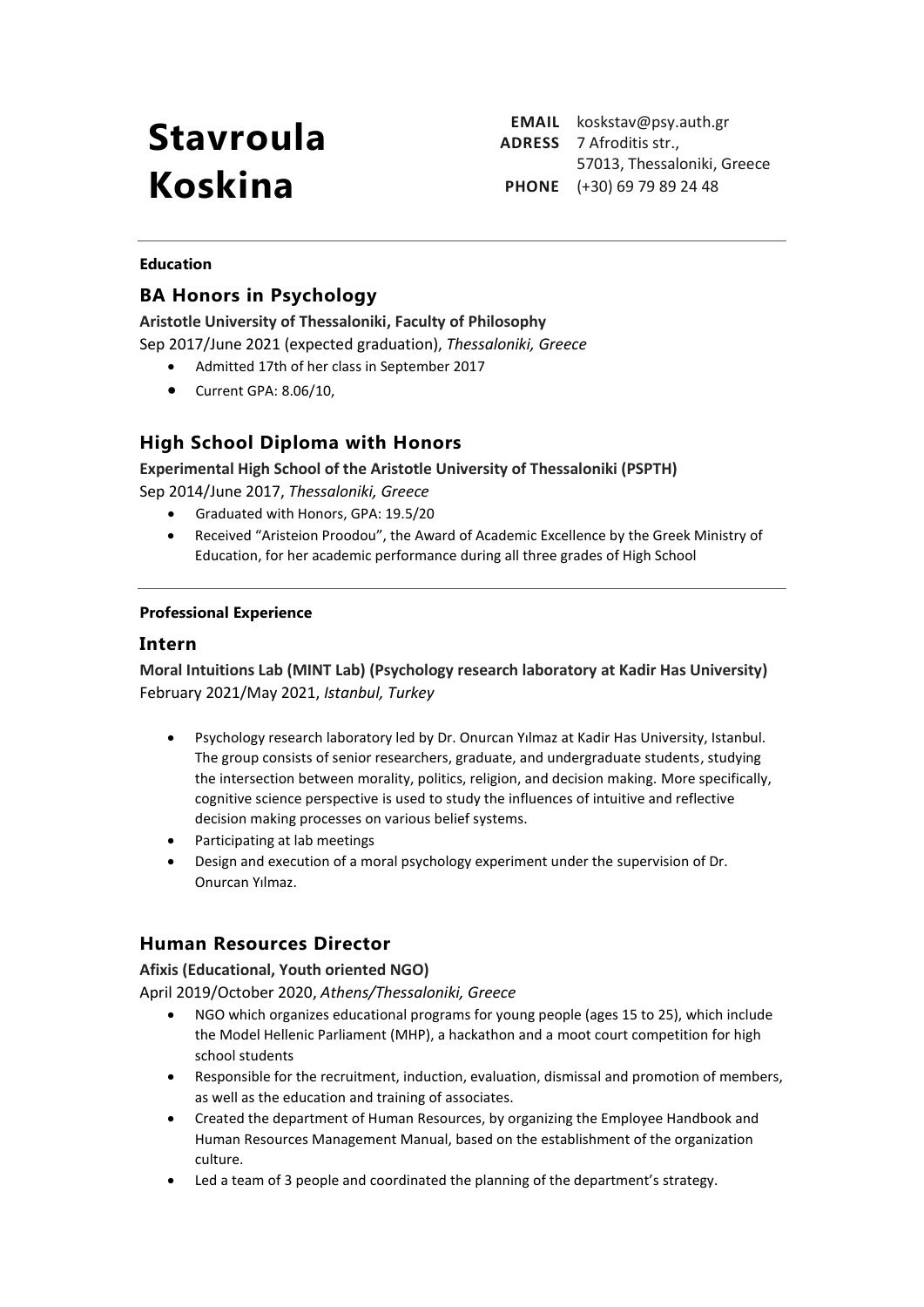# **Human Resources Associate (Internship)**

#### **She and He (Gender equality and women empowerment oriented NGO)** Sep 2018/Dec 2019, *Thessaloniki, Greece*

- Assisted to the recruitment and the department evaluation processes
- Carried out evaluation interviews with the members and then statistical analyses using the Statistical Package for the Social Sciences (SPSS) software to evaluate the departments efficiency and goal-oriented productivity

#### **Extracurricular Activities**

### **Volunteer**

**Psychosocial Innovation Network (PIN)**

June 2018/August 2018, *Belgrade, Serbia* 

• Carried out research reports

# **Head of the Preparation Group for Model United Nations' Club**

**Experimental High School of the Aristotle University of Thessaloniki- Model United Nations' Club**

Sep 2017/May 2019, *Thessaloniki, Greece*

- Prepared voluntarily a team of approximately 20 high school students in order for them to participate in Model United Nations as delegates
- Conducted trainings on nations' external relations, public speaking, political psychology and body language.

#### **Editor**

# **Speakink About (Online, literature oriented website)**

Sep 2016/today, *Thessaloniki, Greece*

• Carried out the publication of articles.

#### **Conferences and Seminars Attended (Indicative List)**

## **6 th Panhellenic Conference on Cognitive Psychotherapies**

**by Greek Association for Cognitive and Behavioral Psychotherapies (GACBP)** Oct 2019, *Thessaloniki, Greece*

# **17 th Panhellenic Conference on Psychological Research Public Communication Conference**

**by Greek Psychological Association**  May 2019, *Alexandroupoli, Greece*

## **1 st Panhellenic Conference on Neuropsychology**

**by Greek Neuropsychology Association** April 2018, *Athens, Greece*